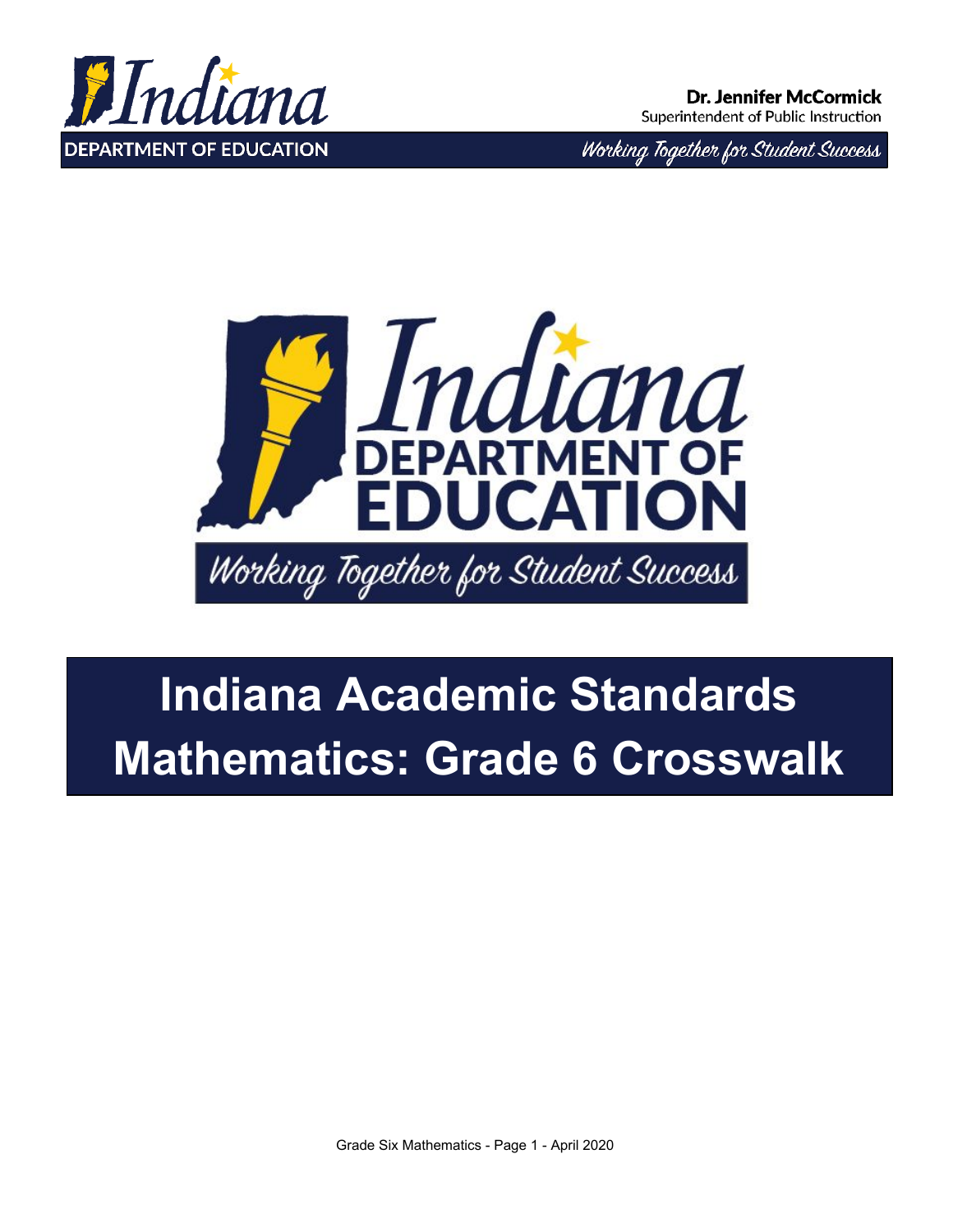

| <b>2014 Standard Language</b>                                                                                                                                                                                                                                                                                                                                                                                                           | <b>2020 Standard Language</b>                                                                                                                                                                                                                                                                                                                                                                                                           | <b>Changes</b>                                  |  |
|-----------------------------------------------------------------------------------------------------------------------------------------------------------------------------------------------------------------------------------------------------------------------------------------------------------------------------------------------------------------------------------------------------------------------------------------|-----------------------------------------------------------------------------------------------------------------------------------------------------------------------------------------------------------------------------------------------------------------------------------------------------------------------------------------------------------------------------------------------------------------------------------------|-------------------------------------------------|--|
| <b>Grade Six</b>                                                                                                                                                                                                                                                                                                                                                                                                                        |                                                                                                                                                                                                                                                                                                                                                                                                                                         |                                                 |  |
|                                                                                                                                                                                                                                                                                                                                                                                                                                         | <b>Number Sense</b>                                                                                                                                                                                                                                                                                                                                                                                                                     |                                                 |  |
| 6.NS.1 Understand that<br>positive and negative numbers<br>are used to describe quantities<br>having opposite directions or<br>values (e.g., temperature<br>above/below zero, elevation<br>above/below sea level,<br>credits/debits, positive/negative<br>electric charge). Use positive<br>and negative numbers to<br>represent and compare<br>quantities in real-world<br>contexts, explaining the<br>meaning of 0 in each situation. | 6.NS.1 Understand that<br>positive and negative numbers<br>are used to describe quantities<br>having opposite directions or<br>values (e.g., temperature<br>above/below zero, elevation<br>above/below sea level,<br>credits/debits, positive/negative<br>electric charge). Use positive<br>and negative numbers to<br>represent and compare<br>quantities in real-world<br>contexts, explaining the<br>meaning of 0 in each situation. | No Change                                       |  |
| 6.NS.2 Understand the integer<br>number system. Recognize<br>opposite signs of numbers as<br>indicating locations on opposite<br>sides of 0 on the number line;<br>recognize that the opposite of a<br>number is the number itself<br>$(e.g., -(3) = 3)$ , and that 0 is<br>its own opposite.                                                                                                                                           | 6.NS.2 Recognize opposite<br>signs of numbers as indicating<br>locations on opposite sides of<br>0 on the number line;<br>recognize that the opposite of<br>a number is the number itself<br>$(e.g., -(-3) = 3)$ , and that 0 is<br>its own opposite.                                                                                                                                                                                   | Removed understand the<br>integer number system |  |
| 6.NS.3 Compare and order<br>rational numbers and plot them<br>on a number line. Write,<br>interpret, and explain<br>statements of order for rational<br>numbers in real-world contexts.                                                                                                                                                                                                                                                 | 6.NS.3 Compare and order<br>rational numbers and plot them<br>on a number line. Write,<br>interpret, and explain<br>statements of order for rational<br>numbers in real-world contexts.                                                                                                                                                                                                                                                 | No Change                                       |  |
| 6.NS.4 Understand that the                                                                                                                                                                                                                                                                                                                                                                                                              | 6.NS.4 Understand that the                                                                                                                                                                                                                                                                                                                                                                                                              | No Change                                       |  |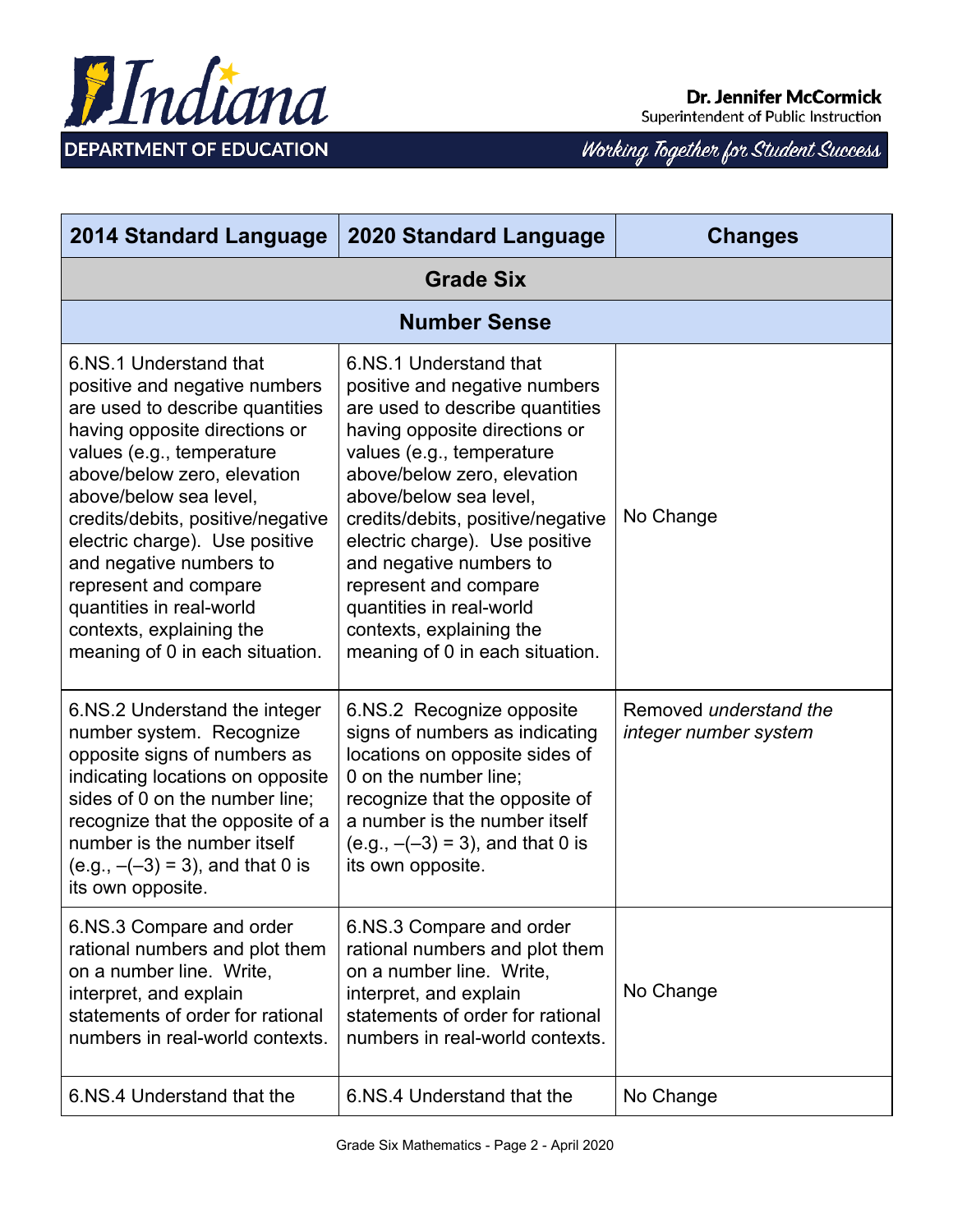

| absolute value of a number is<br>the distance from zero on a<br>number line. Find the absolute<br>value of real numbers and<br>know that the distance<br>between two numbers on the<br>number line is the absolute<br>value of their difference.<br>Interpret absolute value as<br>magnitude for a positive or<br>negative quantity in a<br>real-world situation.              | absolute value of a number is<br>the distance from zero on a<br>number line. Find the absolute<br>value of real numbers and<br>know that the distance<br>between two numbers on the<br>number line is the absolute<br>value of their difference.<br>Interpret absolute value as<br>magnitude for a positive or<br>negative quantity in a<br>real-world situation.              |           |
|--------------------------------------------------------------------------------------------------------------------------------------------------------------------------------------------------------------------------------------------------------------------------------------------------------------------------------------------------------------------------------|--------------------------------------------------------------------------------------------------------------------------------------------------------------------------------------------------------------------------------------------------------------------------------------------------------------------------------------------------------------------------------|-----------|
| 6.NS.5 Know commonly used<br>fractions (halves, thirds,<br>fourths, fifths, eighths, tenths)<br>and their decimal and percent<br>equivalents. Convert between<br>any two representations<br>(fractions, decimals, percents)<br>of positive rational numbers<br>without the use of a calculator.                                                                                | 6.NS.5 Know commonly used<br>fractions (halves, thirds,<br>fourths, fifths, eighths, tenths)<br>and their decimal and percent<br>equivalents. Convert between<br>any two representations<br>(fractions, decimals, percents)<br>of positive rational numbers<br>without the use of a calculator.                                                                                | No Change |
| 6.NS.6 Identify and explain<br>prime and composite numbers.                                                                                                                                                                                                                                                                                                                    | 6.NS.6 Identify and explain<br>prime and composite numbers.                                                                                                                                                                                                                                                                                                                    | No Change |
| 6.NS.7 Find the greatest<br>common factor of two whole<br>numbers less than or equal to<br>100 and the least common<br>multiple of two whole numbers<br>less than or equal to 12. Use<br>the distributive property to<br>express a sum of two whole<br>numbers from 1 to 100, with a<br>common factor as a multiple of<br>a sum of two whole numbers<br>with no common factor. | 6.NS.7 Find the greatest<br>common factor of two whole<br>numbers less than or equal to<br>100 and the least common<br>multiple of two whole numbers<br>less than or equal to 12. Use<br>the distributive property to<br>express a sum of two whole<br>numbers from 1 to 100, with a<br>common factor as a multiple of<br>a sum of two whole numbers<br>with no common factor. | No Change |

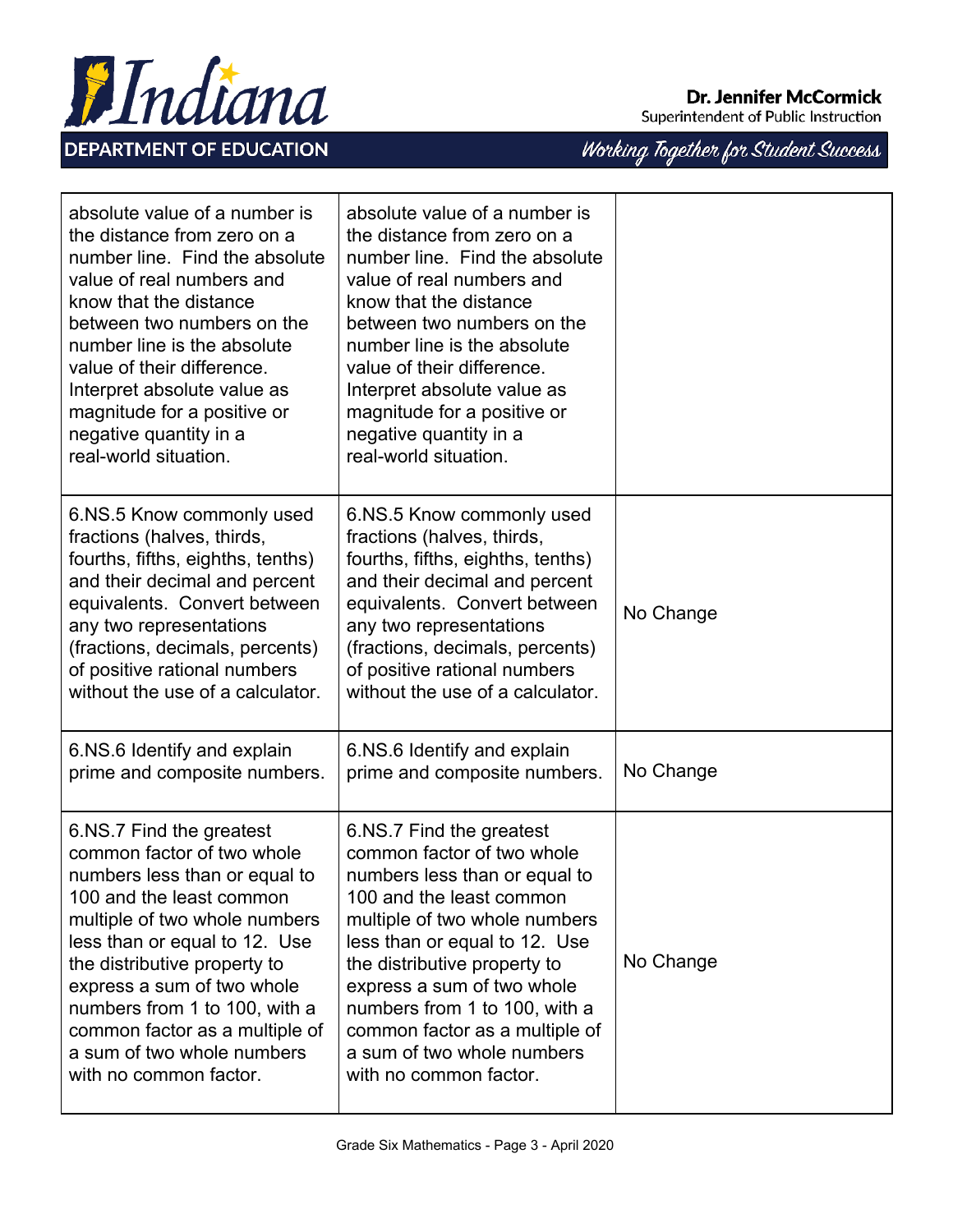

**DEPARTMENT OF EDUCATION** 

#### **Dr. Jennifer McCormick**

Superintendent of Public Instruction

| 6.NS.8 Interpret, model, and<br>use ratios to show the relative<br>sizes of two quantities.<br>Describe how a ratio shows the<br>relationship between two<br>quantities. Use the following<br>notations: a/b, a to b, a:b.                  | 6.NS.8 Interpret, model, and<br>use ratios to show the relative<br>sizes of two quantities.<br>Describe how a ratio shows the<br>relationship between two<br>quantities. Use the following<br>notations: a/b, a to b, a:b.                  | No Change |
|---------------------------------------------------------------------------------------------------------------------------------------------------------------------------------------------------------------------------------------------|---------------------------------------------------------------------------------------------------------------------------------------------------------------------------------------------------------------------------------------------|-----------|
| 6.NS.9 Understand the concept<br>of a unit rate and use terms<br>related to rate in the context of<br>a ratio relationship.                                                                                                                 | 6.NS.9 Understand the<br>concept of a unit rate and use<br>terms related to rate in the<br>context of a ratio relationship.                                                                                                                 | No Change |
| 6.NS.10 Use reasoning<br>involving rates and ratios to<br>model real-world and other<br>mathematical problems (e.g.,<br>by reasoning about tables of<br>equivalent ratios, tape<br>diagrams, double number line<br>diagrams, or equations). | 6.NS.10 Use reasoning<br>involving rates and ratios to<br>model real-world and other<br>mathematical problems (e.g.,<br>by reasoning about tables of<br>equivalent ratios, tape<br>diagrams, double number line<br>diagrams, or equations). | No Change |
|                                                                                                                                                                                                                                             | <b>Computation</b>                                                                                                                                                                                                                          |           |
| 6.C.1 Divide multi-digit whole<br>numbers fluently using a<br>standard algorithmic approach.                                                                                                                                                | 6.C.1 Divide multi-digit whole<br>numbers fluently using a<br>standard algorithmic approach.                                                                                                                                                | No Change |
| 6.C.2 Compute with positive<br>fractions and positive decimals<br>fluently using a standard<br>algorithmic approach.                                                                                                                        | 6.C.2 Compute with positive<br>fractions and positive decimals<br>fluently using a standard<br>algorithmic approach.                                                                                                                        | No Change |
| 6.C.3 Solve real-world<br>problems with positive fractions<br>and decimals by using one or<br>two operations.                                                                                                                               | 6.C.3 Solve real-world<br>problems with positive fractions<br>and decimals by using one or<br>two operations.                                                                                                                               | No Change |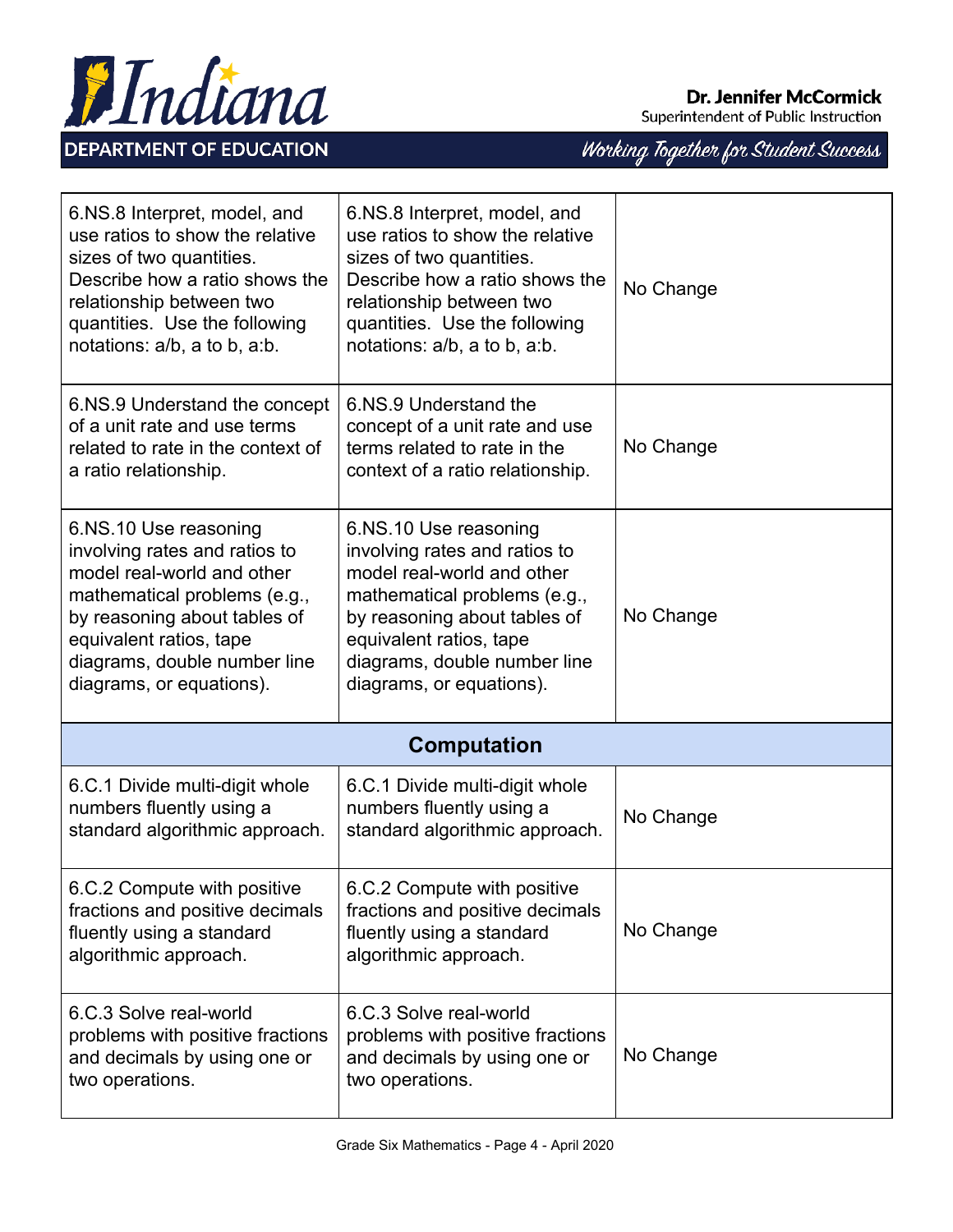

| 6.C.4 Compute quotients of<br>positive fractions and solve<br>real-world problems involving<br>division of fractions by<br>fractions. Use a visual fraction<br>model and/or equation to<br>represent these calculations.                                                                                                                                                                                                                                                             | 6.C.4 Compute quotients of<br>positive fractions and solve<br>real-world problems involving<br>division of fractions by<br>fractions. Use a visual fraction<br>model and/or equation to<br>represent these calculations.                                                                                                                                                                                                                        | No Change                                   |
|--------------------------------------------------------------------------------------------------------------------------------------------------------------------------------------------------------------------------------------------------------------------------------------------------------------------------------------------------------------------------------------------------------------------------------------------------------------------------------------|-------------------------------------------------------------------------------------------------------------------------------------------------------------------------------------------------------------------------------------------------------------------------------------------------------------------------------------------------------------------------------------------------------------------------------------------------|---------------------------------------------|
| 6.C.5 Evaluate positive rational<br>numbers with whole-number<br>exponents.                                                                                                                                                                                                                                                                                                                                                                                                          | 6.C.5 Evaluate positive rational<br>numbers with whole-number<br>exponents.                                                                                                                                                                                                                                                                                                                                                                     | No Change                                   |
| 6.C.6 Apply the order of<br>operations and properties of<br>operations (identity, inverse,<br>commutative properties of<br>addition and multiplication,<br>associative properties of<br>addition and multiplication, and<br>distributive property) to<br>evaluate numerical<br>expressions with nonnegative<br>rational numbers, including<br>those using grouping symbols,<br>such as parentheses, and<br>involving whole number<br>exponents. Justify each step in<br>the process. | 6.C.6 Apply the order of<br>operations and properties of<br>operations (identity, inverse,<br>commutative properties of<br>addition and multiplication,<br>associative properties of<br>addition and multiplication, and<br>distributive property) to<br>evaluate numerical<br>expressions with nonnegative<br>rational numbers, including<br>those using grouping symbols,<br>such as parentheses, and<br>involving whole number<br>exponents. | Removed justify each step in<br>the process |
| <b>Algebra and Functions</b>                                                                                                                                                                                                                                                                                                                                                                                                                                                         |                                                                                                                                                                                                                                                                                                                                                                                                                                                 |                                             |
| 6.AF.1 Evaluate expressions<br>for specific values of their<br>variables, including<br>expressions with<br>whole-number exponents and                                                                                                                                                                                                                                                                                                                                                | 6.AF.1 Evaluate expressions<br>for specific values of their<br>variables, including<br>expressions with<br>whole-number exponents and<br>those that arise from formulas                                                                                                                                                                                                                                                                         | Added geometry and other                    |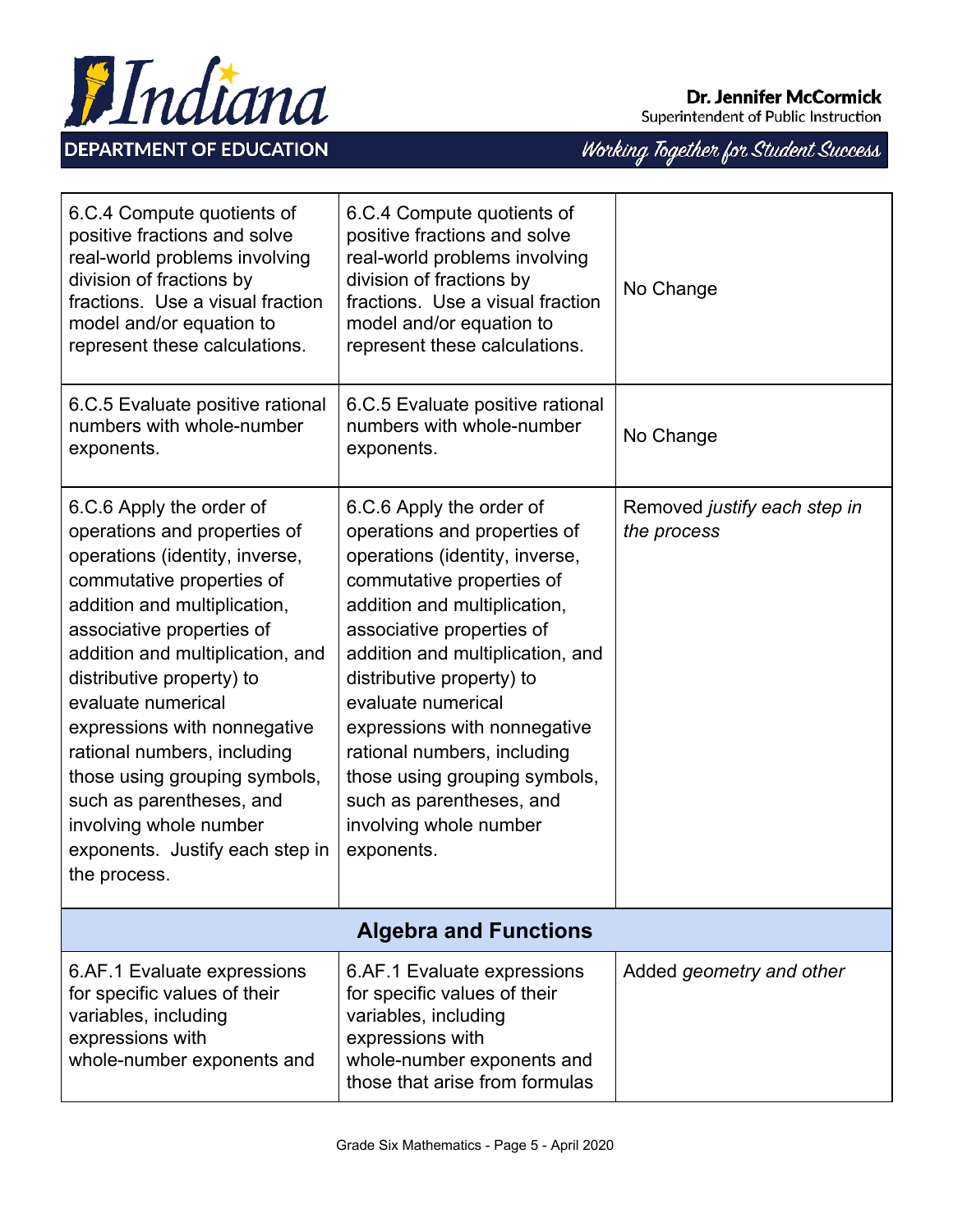



| those that arise from formulas<br>used in real-world problems.                                                                                                                                                                                                                                                                                              | used in geometry and other<br>real-world problems.                                                                                                                                                                                                                                                                                                             |           |
|-------------------------------------------------------------------------------------------------------------------------------------------------------------------------------------------------------------------------------------------------------------------------------------------------------------------------------------------------------------|----------------------------------------------------------------------------------------------------------------------------------------------------------------------------------------------------------------------------------------------------------------------------------------------------------------------------------------------------------------|-----------|
| 6.AF.2 Apply the properties of<br>operations (e.g., identity,<br>inverse, commutative,<br>associative, distributive<br>properties) to create equivalent<br>linear expressions and to justify<br>whether two linear expressions<br>are equivalent when the two<br>expressions name the same<br>number regardless of which<br>value is substituted into them. | 6.AF.2 Apply the properties of<br>operations (e.g., identity,<br>inverse, commutative,<br>associative, distributive<br>properties) to create equivalent<br>linear expressions and to<br>justify whether two linear<br>expressions are equivalent<br>when the two expressions<br>name the same number<br>regardless of which value is<br>substituted into them. | No Change |
| 6.AF.3 Define and use multiple<br>variables when writing<br>expressions to represent<br>real-world and other<br>mathematical problems, and<br>evaluate them for given values.                                                                                                                                                                               | 6.AF.3 Define and use multiple<br>variables when writing<br>expressions to represent<br>real-world and other<br>mathematical problems, and<br>evaluate them for given values.                                                                                                                                                                                  | No Change |
| 6.AF.4 Understand that solving<br>an equation or inequality is the<br>process of answering the<br>following question: Which<br>values from a specified set, if<br>any, make the equation or<br>inequality true? Use<br>substitution to determine<br>whether a given number in a<br>specified set makes an<br>equation or inequality true.                   | 6.AF.4 Understand that solving<br>an equation or inequality is the<br>process of answering the<br>following question: Which<br>values from a specified set, if<br>any, make the equation or<br>inequality true? Use<br>substitution to determine<br>whether a given number in a<br>specified set makes an<br>equation or inequality true.                      | No Change |
| 6.AF.5 Solve equations of the<br>form $x + p = q$ , $x - p = q$ , $px = q$ ,<br>and $x/p = q$ fluently for cases in<br>which p, q and x are all                                                                                                                                                                                                             | 6.AF.5 Solve equations of the<br>form $x + p = q$ , $x - p = q$ , $px =$<br>q, and $x/p = q$ fluently for cases<br>in which p, q and x are all                                                                                                                                                                                                                 | No Change |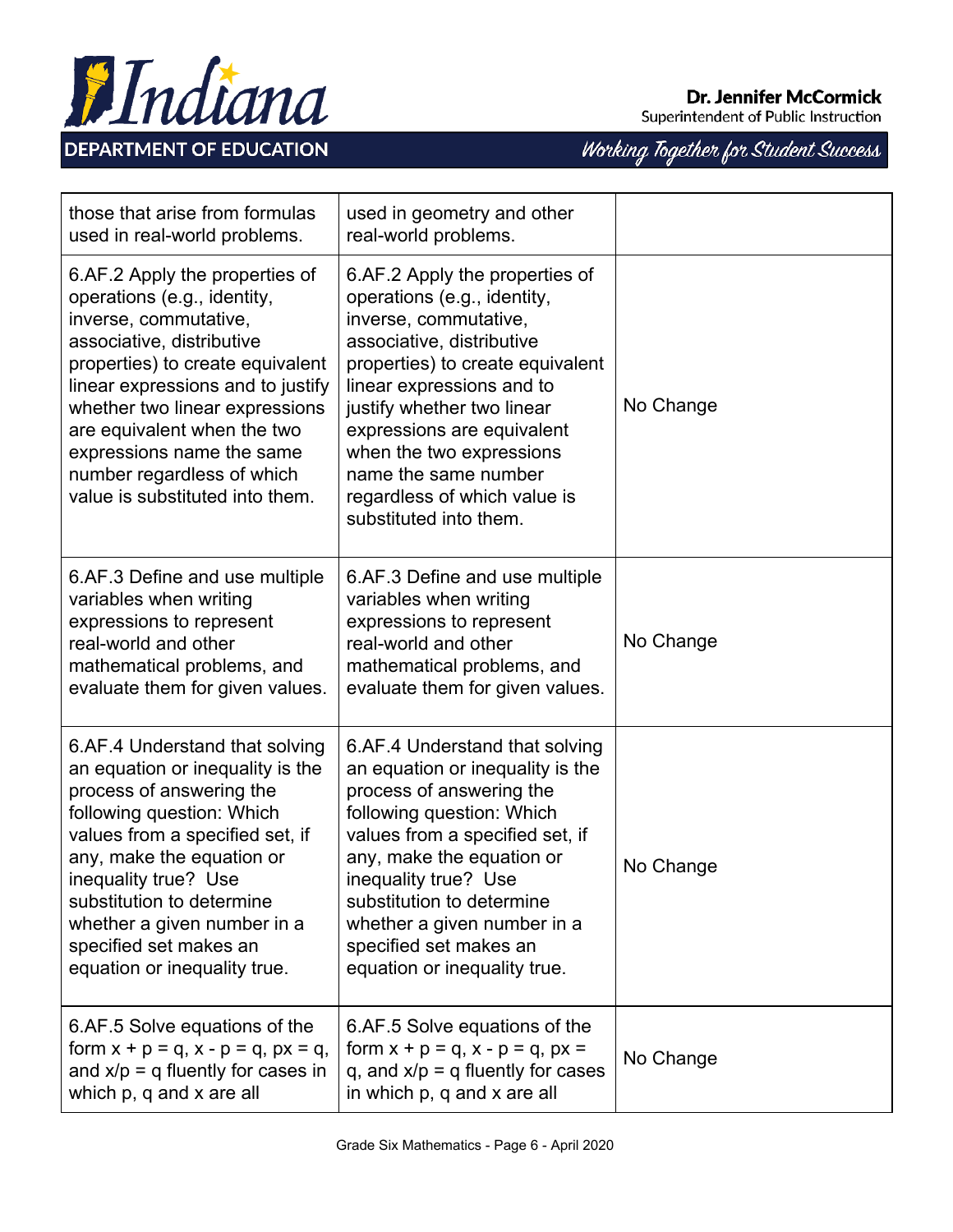

## **Dr. Jennifer McCormick**

Superintendent of Public Instruction

| nonnegative rational numbers.<br>Represent real-world problems<br>using equations of these forms<br>and solve such problems.                                                                                                                                                                                                                           | nonnegative rational numbers.<br>Represent real-world problems<br>using equations of these forms<br>and solve such problems.                                                                                                                                                                                                                    |                                                                                                                                                                                                                                                              |
|--------------------------------------------------------------------------------------------------------------------------------------------------------------------------------------------------------------------------------------------------------------------------------------------------------------------------------------------------------|-------------------------------------------------------------------------------------------------------------------------------------------------------------------------------------------------------------------------------------------------------------------------------------------------------------------------------------------------|--------------------------------------------------------------------------------------------------------------------------------------------------------------------------------------------------------------------------------------------------------------|
| 6.AF.6 Write an inequality of<br>the form $x > c$ , $x \ge c$ , $x < c$ , or x<br>$\leq$ c, where c is a rational<br>number, to represent a<br>constraint or condition in a<br>real-world or other<br>mathematical problem.<br>Recognize inequalities have<br>infinitely many solutions and<br>represent solutions on a<br>number line diagram.        | 6.AF.6 Write an inequality of<br>the form $x > c$ , $x \ge c$ , $x < c$ , or x<br>$\leq$ c, where c is a rational<br>number, to represent a<br>constraint or condition in a<br>real-world or other<br>mathematical problem.<br>Recognize inequalities have<br>infinitely many solutions and<br>represent solutions on a<br>number line diagram. | No Change                                                                                                                                                                                                                                                    |
| 6.AF.7 Understand that signs<br>of numbers in ordered pairs<br>indicate the quadrant<br>containing the point; recognize<br>that when two ordered pairs<br>differ only by signs, the<br>locations of the points are<br>related by reflections across<br>one or both axes. Graph<br>points with rational number<br>coordinates on a coordinate<br>plane. | 6.AF.7 Understand that signs<br>of numbers in ordered pairs<br>indicate the quadrant<br>containing the point. Identify<br>rules or patterns in the signs as<br>they relate to the quadrants.<br>Graph points with rational<br>number coordinates on a<br>coordinate plane.                                                                      | Removed recognize that when<br>two ordered pairs differ only by<br>signs, the locations of the<br>points are related by reflections<br>across one or both axes<br>Added <i>identify rules or patterns</i><br>in the signs as they relate to<br>the quadrants |
| 6.AF.8 Solve real-world and<br>other mathematical problems<br>by graphing points with rational<br>number coordinates on a<br>coordinate plane. Include the<br>use of coordinates and<br>absolute value to find distances<br>between points with the same                                                                                               | 6.AF.8 Solve real-world and<br>other mathematical problems<br>by graphing points with rational<br>number coordinates on a<br>coordinate plane. Include the<br>use of coordinates and<br>absolute value to find<br>distances between points with                                                                                                 | No Change                                                                                                                                                                                                                                                    |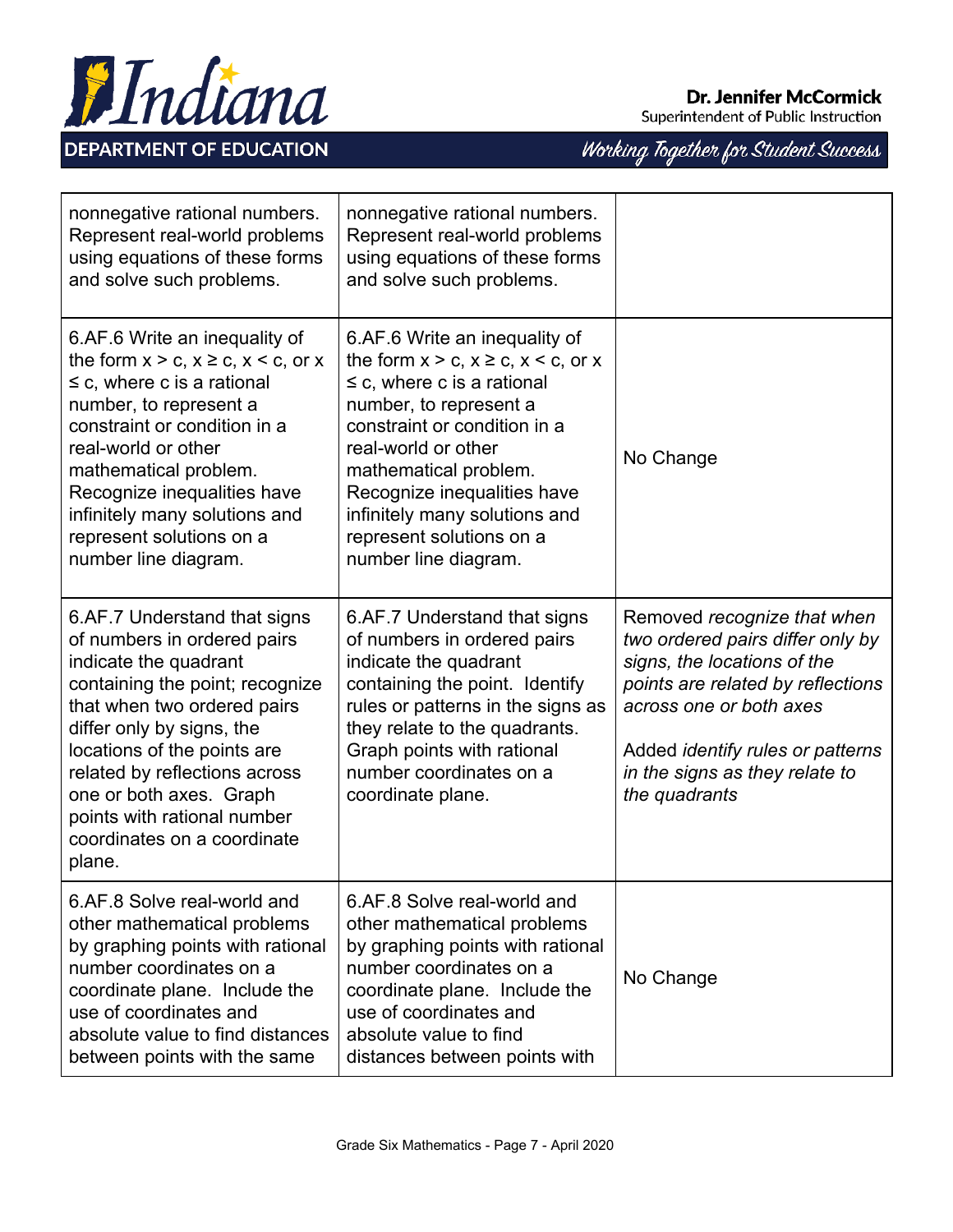

#### **Dr. Jennifer McCormick**

Superintendent of Public Instruction

| first coordinate or the same<br>second coordinate.                                                                                                                                                                                                                                                                                                                                                                | the same first coordinate or the<br>same second coordinate.                                                                                                                                                                                                                                                                                                                                                       |           |
|-------------------------------------------------------------------------------------------------------------------------------------------------------------------------------------------------------------------------------------------------------------------------------------------------------------------------------------------------------------------------------------------------------------------|-------------------------------------------------------------------------------------------------------------------------------------------------------------------------------------------------------------------------------------------------------------------------------------------------------------------------------------------------------------------------------------------------------------------|-----------|
| 6.AF.9 Make tables of<br>equivalent ratios relating<br>quantities with whole-number<br>measurements, find missing<br>values in the tables, and plot<br>the pairs of values on the<br>coordinate plane.                                                                                                                                                                                                            | 6.AF.9 Make tables of<br>equivalent ratios relating<br>quantities with whole-number<br>measurements, find missing<br>values in the tables, and plot<br>the pairs of values on the<br>coordinate plane.                                                                                                                                                                                                            | No Change |
| 6.AF.10 Use variables to<br>represent two quantities in a<br>proportional relationship in a<br>real-world problem; write an<br>equation to express one<br>quantity, the dependent<br>variable, in terms of the other<br>quantity, the independent<br>variable. Analyze the<br>relationship between the<br>dependent and independent<br>variables using graphs and<br>tables, and relate these to the<br>equation. | 6.AF.10 Use variables to<br>represent two quantities in a<br>proportional relationship in a<br>real-world problem; write an<br>equation to express one<br>quantity, the dependent<br>variable, in terms of the other<br>quantity, the independent<br>variable. Analyze the<br>relationship between the<br>dependent and independent<br>variables using graphs and<br>tables, and relate these to the<br>equation. | No Change |
| <b>Geometry and Measurement</b>                                                                                                                                                                                                                                                                                                                                                                                   |                                                                                                                                                                                                                                                                                                                                                                                                                   |           |
| 6.GM.1 Convert between<br>measurement systems (English<br>to metric and metric to English)<br>given conversion factors, and<br>use these conversions in<br>solving real-world problems.                                                                                                                                                                                                                           | 6.GM.1 Convert between<br>measurement systems<br>(English to metric and metric to<br>English) given conversion<br>factors, and use these<br>conversions in solving<br>real-world problems.                                                                                                                                                                                                                        | No Change |
| 6. GM. 2 Know that the sum of<br>the interior angles of any                                                                                                                                                                                                                                                                                                                                                       | 6. GM. 2 Know that the sum of<br>the interior angles of any                                                                                                                                                                                                                                                                                                                                                       | No Change |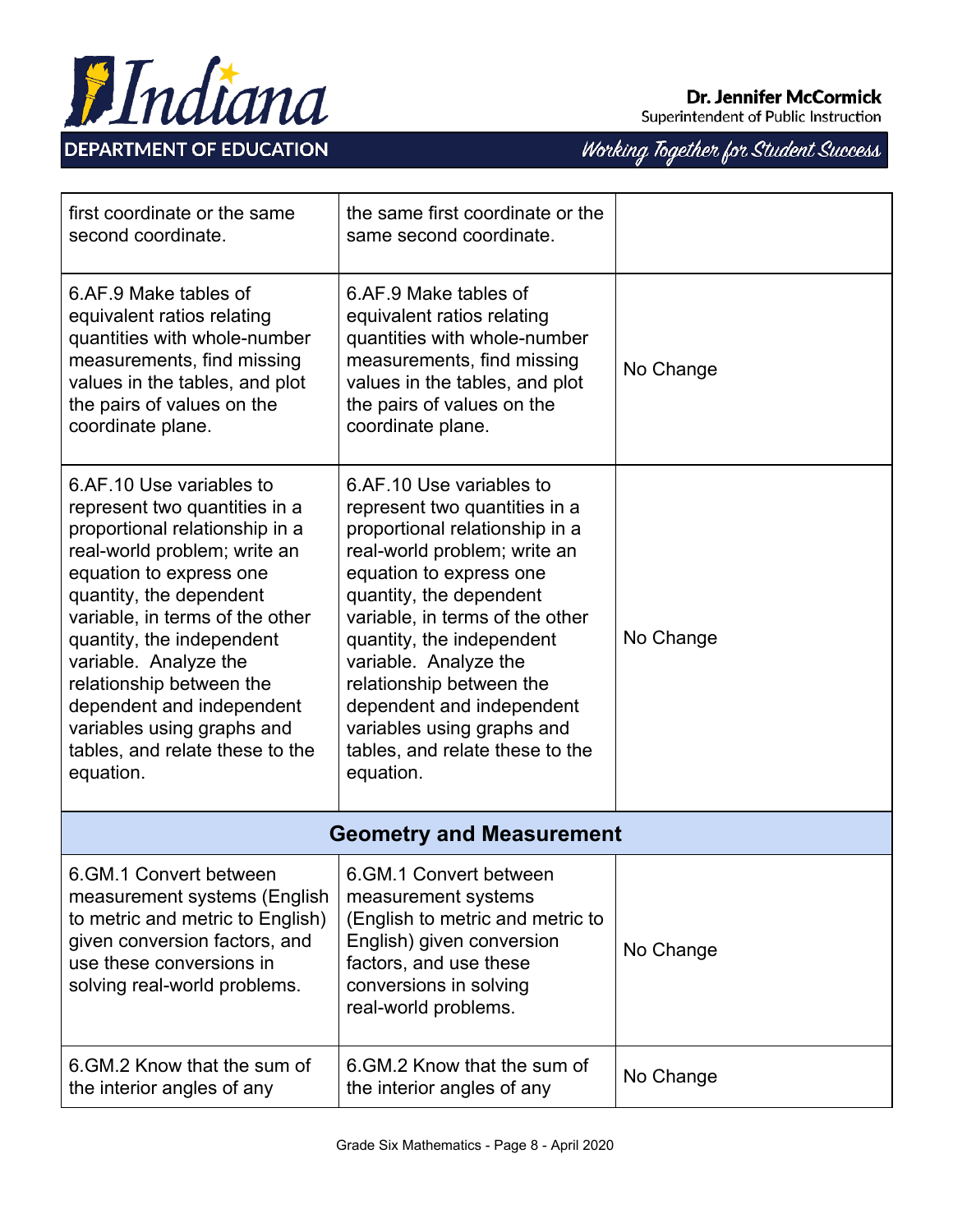

Working Together for Student Success



| triangle is 180° and that the<br>sum of the interior angles of<br>any quadrilateral is 360°. Use<br>this information to solve<br>real-world and mathematical<br>problems.                                                                                                                                             | triangle is $180^\circ$ and that the<br>sum of the interior angles of<br>any quadrilateral is 360°. Use<br>this information to solve<br>real-world and mathematical<br>problems.                                                                                                                                      |           |
|-----------------------------------------------------------------------------------------------------------------------------------------------------------------------------------------------------------------------------------------------------------------------------------------------------------------------|-----------------------------------------------------------------------------------------------------------------------------------------------------------------------------------------------------------------------------------------------------------------------------------------------------------------------|-----------|
| 6. GM.3 Draw polygons in the<br>coordinate plane given<br>coordinates for the vertices;<br>use coordinates to find the<br>length of a side joining points<br>with the same first coordinate<br>or the same second<br>coordinate; apply these<br>techniques to solve real-world<br>and other mathematical<br>problems. | 6. GM.3 Draw polygons in the<br>coordinate plane given<br>coordinates for the vertices;<br>use coordinates to find the<br>length of a side joining points<br>with the same first coordinate<br>or the same second<br>coordinate; apply these<br>techniques to solve real-world<br>and other mathematical<br>problems. | No Change |
| 6. GM. 4 Find the area of<br>complex shapes composed of<br>polygons by composing or<br>decomposing into simple<br>shapes; apply this technique to<br>solve real-world and other<br>mathematical problems.                                                                                                             | 6.GM.4 Find the area of<br>complex shapes composed of<br>polygons by composing or<br>decomposing into simple<br>shapes; apply this technique to<br>solve real-world and other<br>mathematical problems.                                                                                                               | No Change |
| 6. GM. 5 Find the volume of a<br>right rectangular prism with<br>fractional edge lengths using<br>unit cubes of the appropriate<br>unit fraction edge lengths (e.g.,<br>using technology or concrete<br>materials), and show that the<br>volume is the same as would<br>be found by multiplying the                   | 6. GM. 5 Find the volume of a<br>right rectangular prism with<br>fractional edge lengths using<br>unit cubes of the appropriate<br>unit fraction edge lengths (e.g.,<br>using technology or concrete<br>materials), and show that the<br>volume is the same as would<br>be found by multiplying the                   | No Change |

edge lengths of the prism. Apply the formulas  $V = Iwh$  and  $V = Bh$  to find volumes of right

Apply the formulas  $V = Iwh$  and  $V = Bh$  to find volumes of right

edge lengths of the prism.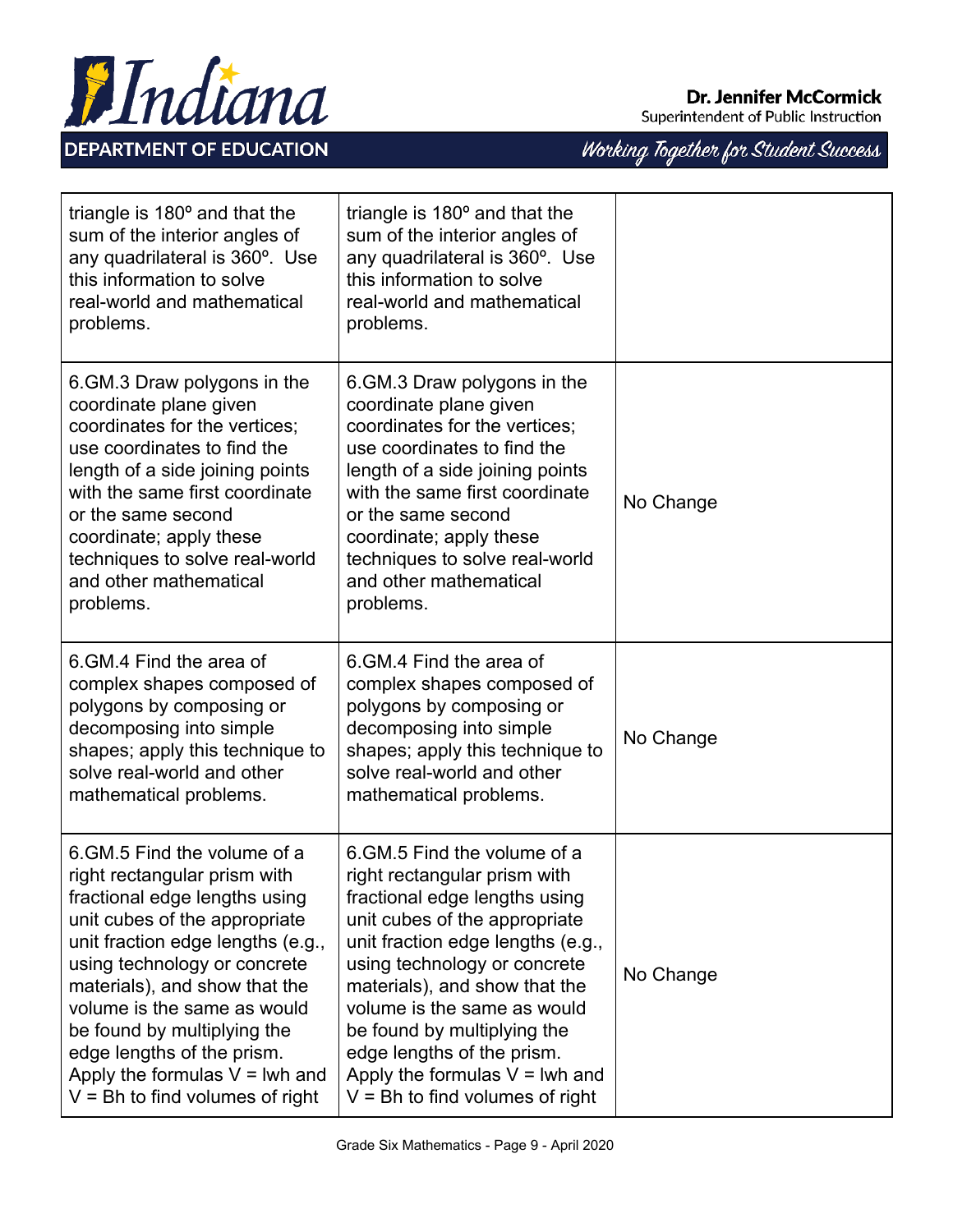

### **Dr. Jennifer McCormick**

Superintendent of Public Instruction

| rectangular prisms with<br>fractional edge lengths to solve<br>real-world and other<br>mathematical problems.                                                                                                                                                                                                                                               | rectangular prisms with<br>fractional edge lengths to solve<br>real-world and other<br>mathematical problems.                                                                                                                                                                                                                                               |           |  |
|-------------------------------------------------------------------------------------------------------------------------------------------------------------------------------------------------------------------------------------------------------------------------------------------------------------------------------------------------------------|-------------------------------------------------------------------------------------------------------------------------------------------------------------------------------------------------------------------------------------------------------------------------------------------------------------------------------------------------------------|-----------|--|
| 6. GM.6 Construct right<br>rectangular prisms from nets<br>and use the nets to compute<br>the surface area of prisms;<br>apply this technique to solve<br>real-world and other<br>mathematical problems.                                                                                                                                                    | 6. GM.6 Construct right<br>rectangular prisms from nets<br>and use the nets to compute<br>the surface area of prisms;<br>apply this technique to solve<br>real-world and other<br>mathematical problems.                                                                                                                                                    | No Change |  |
| <b>Data Analysis and Statistics</b>                                                                                                                                                                                                                                                                                                                         |                                                                                                                                                                                                                                                                                                                                                             |           |  |
| 6.DS.1 Recognize a statistical<br>question as one that<br>anticipates variability in the<br>data related to the question<br>and accounts for the variability<br>in the answers. Understand<br>that a set of data collected to<br>answer a statistical question<br>has a distribution which can be<br>described by its center, spread,<br>and overall shape. | 6.DS.1 Recognize a statistical<br>question as one that<br>anticipates variability in the<br>data related to the question<br>and accounts for the variability<br>in the answers. Understand<br>that a set of data collected to<br>answer a statistical question<br>has a distribution which can be<br>described by its center, spread,<br>and overall shape. | No Change |  |
| 6.DS.2 Select, create, and<br>interpret graphical<br>representations of numerical<br>data, including line plots,<br>histograms, and box plots.                                                                                                                                                                                                              | 6.DS.2 Select, create, and<br>interpret graphical<br>representations of numerical<br>data, including line plots,<br>histograms, and box plots.                                                                                                                                                                                                              | No Change |  |
| 6.DS.3 Formulate statistical<br>questions; collect and organize<br>the data (e.g., using<br>technology); display and<br>interpret the data with graphical                                                                                                                                                                                                   | 6.DS.3 Formulate statistical<br>questions; collect and organize<br>the data (e.g., using<br>technology); display and<br>interpret the data with                                                                                                                                                                                                             | No Change |  |